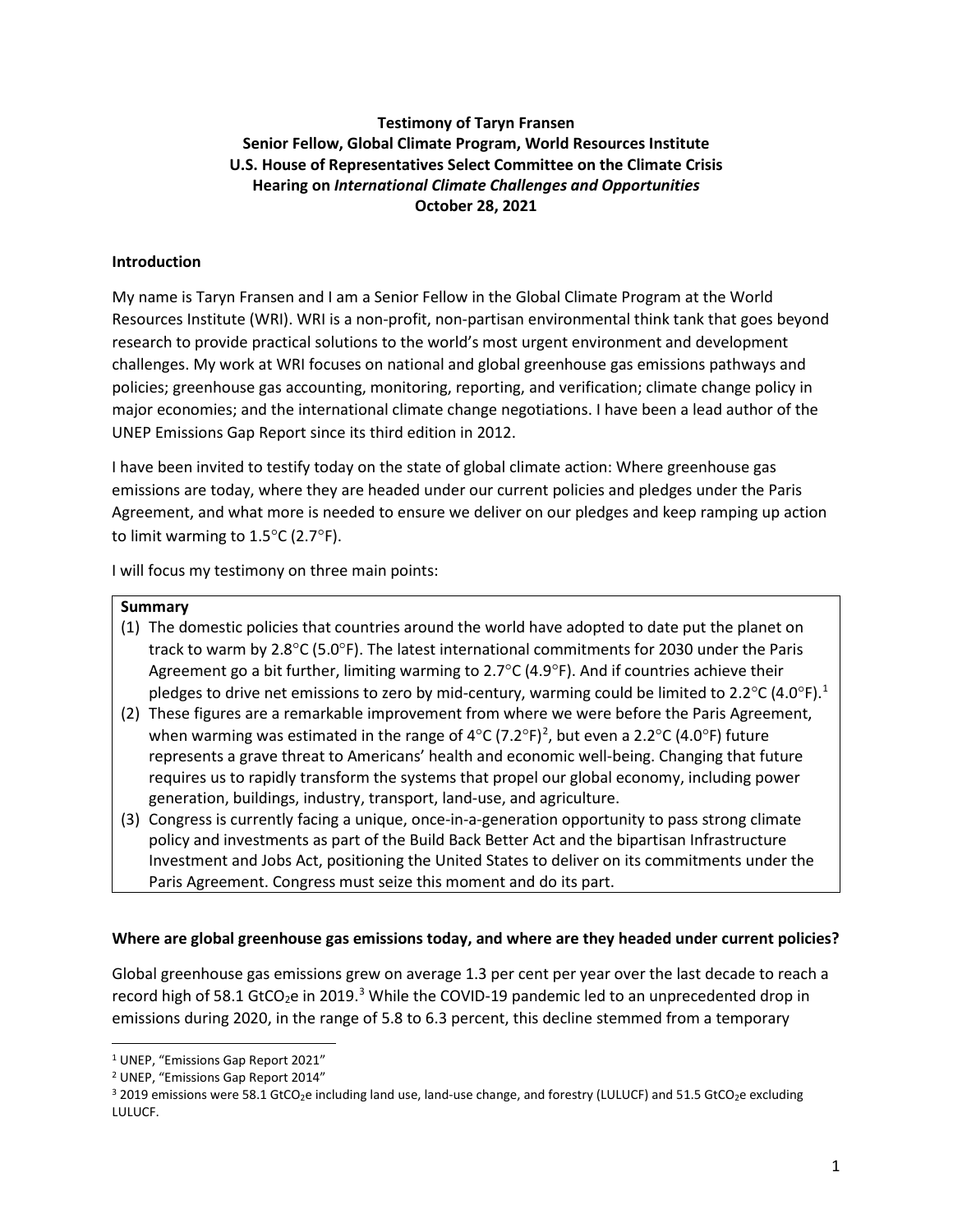economic slow-down, and emissions are on the rise again. This year (2021), emissions are expected to roughly match pre-pandemic levels.<sup>[4](#page-1-0)</sup>

Countries are increasingly putting in place policies to change this trend. At last count, 3 out of 4 countries had framework climate legislation in place, and the number of climate policies in action throughout the world had risen to around  $1,800$ .<sup>[5](#page-1-1)</sup> The expansion of climate policies over the past decade has reduced projected 2030 emissions by about 14 percent.

Current policies are likely to limit warming to  $2.8^{\circ}$ C (5.0 $^{\circ}$ F). While this is a remarkable improvement relative to the 4°C (7.2°F) estimated prior to the adoption of the Paris Agreement, the consequences for Americans will still be serious. To date, average annual temperatures have risen by just  $1^{\circ}C$  (1.8°F) across the contiguous United States, and already, the average heat wave season in many cities is now 40 days longer than it was 50 years ago, heavy precipitation events have become more frequent and intense across most of the country, and drier conditions have combined with warming to contribute to an increase in large forest fires in the West and Alaska.<sup>[6](#page-1-2)</sup> These and other impacts will become more severe with every additional fraction of a degree of warming, potentially to the tune of 3.6 – 4.2 per cent of GDP. [7](#page-1-3)

## **How much progress are we making under the Paris Agreement?**

Under the Paris Agreement, countries must commit to deeper emissions reductions at least every five years. The second round of pledges – following the first round that took place when the Agreement was adopted in 2015 – is now ongoing in the lead-up to COP26 in Glasgow. So far, 145 countries have submitted new or updated emissions-reduction pledges for 2030.<sup>[8](#page-1-4)</sup> These pledges, together with further reductions that countries have announced informally, would reduce emissions by around 4 gigatons  $CO_2$ -equivalent relative to the first round,  $9$  more than the total annual emissions of India.<sup>[10](#page-1-6)</sup> That more than doubles the impact of 2030 pledges compared to the first round, and would limit warming to 2.7°C (4.9°F). However, we still need to reduce 2030 emissions by 7 times more in order to match the leastcost pathway to  $1.5^{\circ}$ C (2.2°F).

In addition to these 2030 pledges, countries are also increasingly recognizing the need to achieve netzero emissions by mid-century – that is, to reduce emissions as far as possible, and then ensure that any remaining emissions are counter-balanced by carbon removals, for example, via forests or technological carbon dioxide removal. It is critical to understand that if we do not reach net-zero emissions, warming will not stop – at any level. Sixty-five countries to date, including both the United States and China, have made net-zero pledges.<sup>[11](#page-1-7)</sup> Germany and Sweden aim to reach net-zero by 2045, Iceland by 2040, and Finland by 2035 – 5, 10, and 15 years earlier than the United States, respectively. If these pledges are delivered, we could limit warming to around 2.2°C (4.0°F).

<span id="page-1-0"></span><sup>4</sup> UNEP, "Emissions Gap Report 2021"

<span id="page-1-1"></span><sup>5</sup> Eskander and Fankhauser, "Reduction in greenhouse gas emissions from national climate legislation"

<span id="page-1-2"></span> $6$  Reidmiller et al, "Impacts, Risks, and Adaptation in the United States: Fourth National Climate Assessment"

<span id="page-1-3"></span><sup>7</sup> Hsiang et al, "Estimating Economic Damage from Climate Change in the United States"

<span id="page-1-4"></span><sup>8</sup> Climate Watch, "2020 NDC Enhancements Tracker" (as of October 25, 2021)

<span id="page-1-5"></span><sup>9</sup> UNEP, "Emissions Gap Report 2021"

<span id="page-1-6"></span><sup>10</sup> Climate Watch, "Historical GHG Emissions"

<span id="page-1-7"></span><sup>11</sup> Climate Watch, "Net-Zero Tracker" (as of October 25, 2021)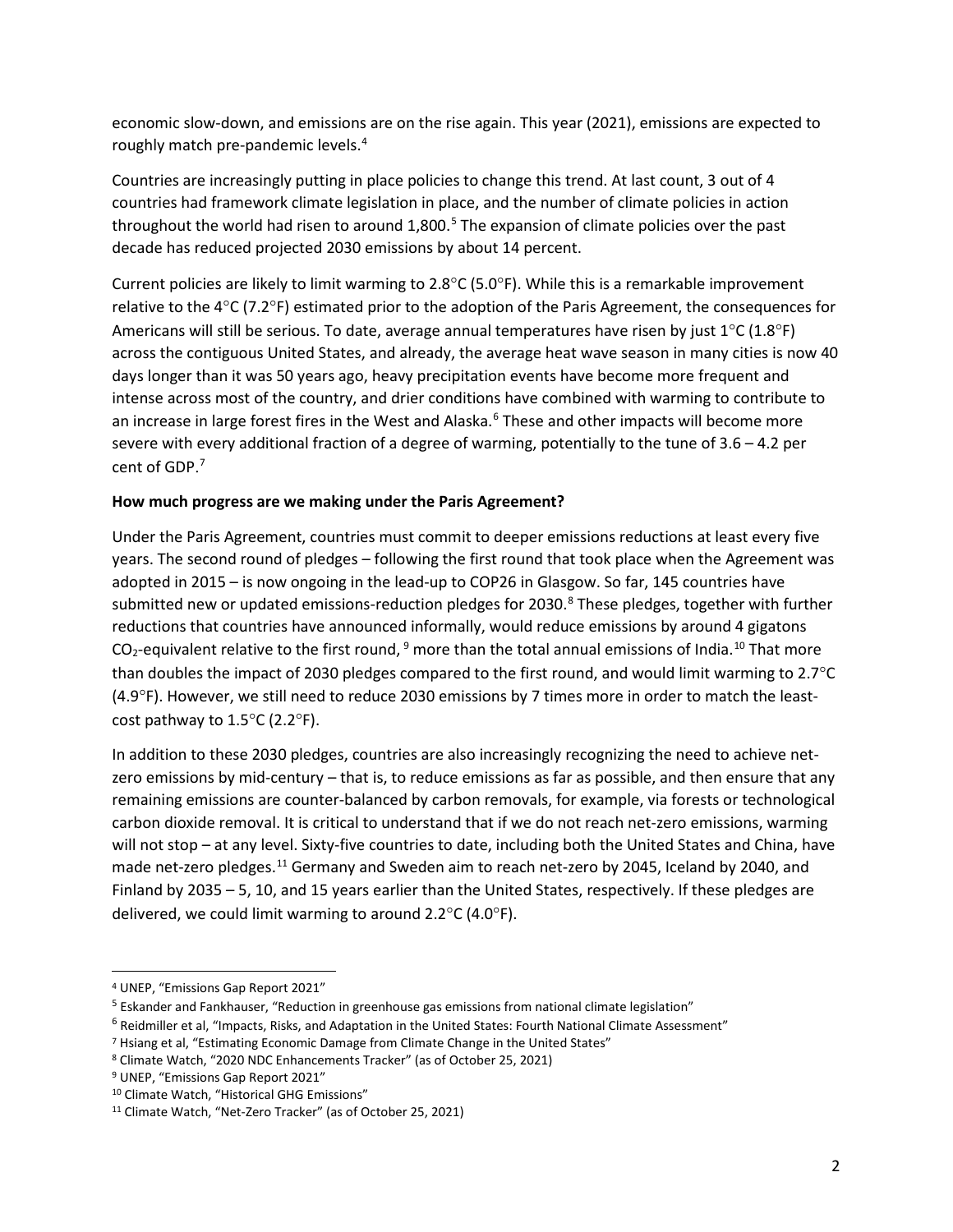

**Figure 1 | Global GHG emissions and temperature outcomes under current policies and pledges**

Source: UNEP, "Emissions Gap Report 2021."

# **How much more do global greenhouse gas emissions need to be reduced to avoid the most dangerous impacts of climate change?**

Projected emissions in 2030 under current pledges are one-third higher than the median in scenarios consistent with limiting warming to 2°C (3.6°F), and more than double the median in scenarios consistent with limiting warming to 1.5°C (2.7°F) (Table 1). To match the least-cost pathway consistent with limiting warming to 2°C (3.6°F), we would need to reduce emissions by 4.7 percent per year from 2019 to 2030, and to 1.5°C (2.7°F), 12.4 percent per year. If we had begun reducing emissions a decade ago, we could have pursued this transition somewhat more gradually, but now we have given ourselves no choice other than fast, steep reductions. [12](#page-2-0)

<span id="page-2-0"></span><sup>&</sup>lt;sup>12</sup> If global emissions had begun to fall a decade ago, they would need to fall 1.7 per cent per year to limit warming to 2° C (3.6 $\degree$ F) and 3.3 per cent per year to limit warming to 1.5 $\degree$  C (2.7 $\degree$ F).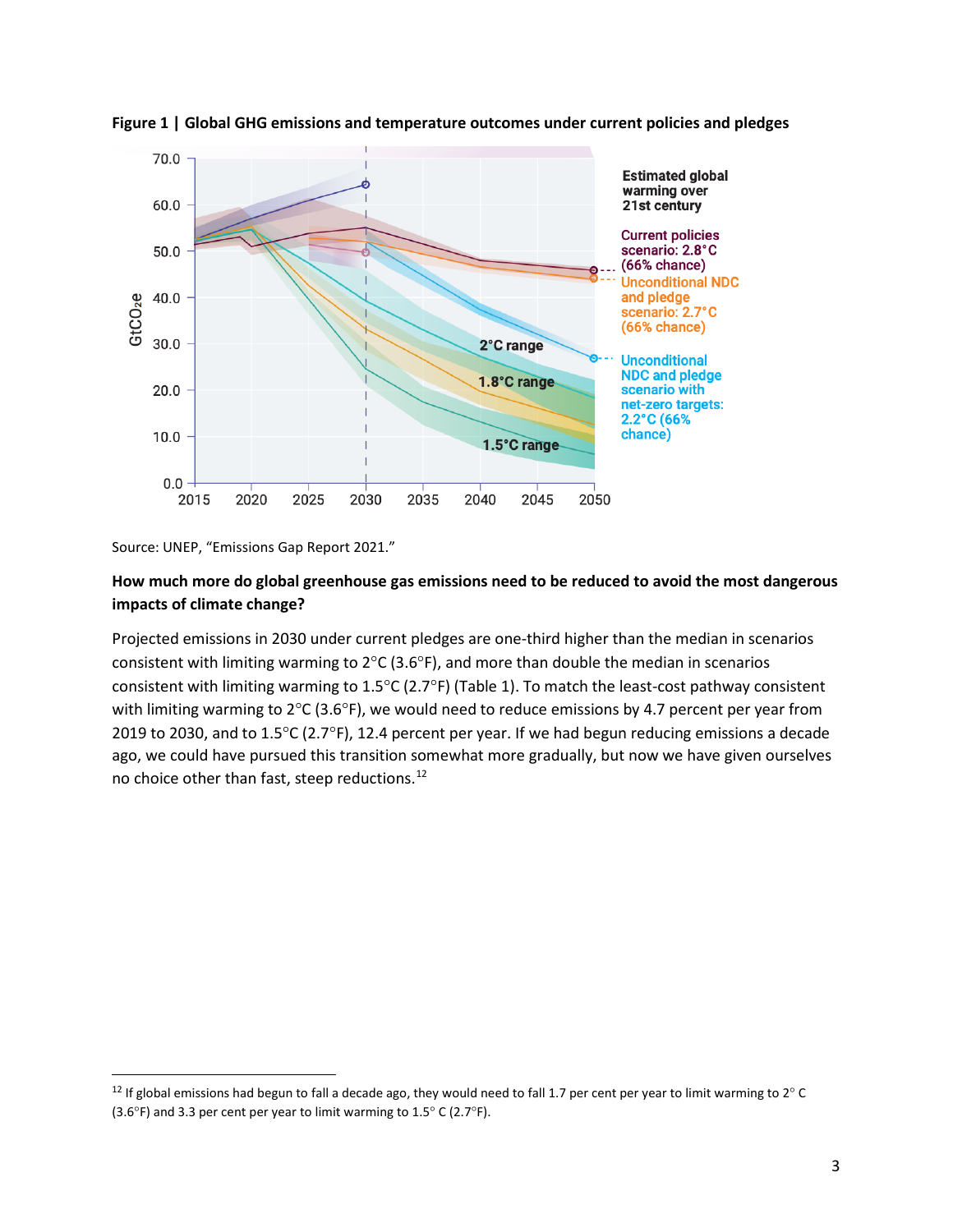| <b>Scenario</b>                         | <b>2030 Emissions</b> | <b>2030 Emissions Gap</b>                         |                                                     |
|-----------------------------------------|-----------------------|---------------------------------------------------|-----------------------------------------------------|
|                                         |                       | Gap to below 2 $\mathcal{C}$ (3.6 $\mathcal{F}$ ) | Gap to below 1.5 $\mathcal{C}$ (2.7 $\mathcal{F}$ ) |
| <b>Current policy</b>                   | 55 (52-58)            | $15(12-18)$                                       | $30(28-33)$                                         |
| <b>Unconditional NDCs</b> <sup>13</sup> | 52 (49-55)            | $13(10-16)$                                       | 28 (25-30)                                          |
| <b>Conditional NDCs</b>                 | 50 (46-52)            | $11(7-13)$                                        | 25 (22-28)                                          |
| <b>Below 2°C (3.6°F)</b>                | 39 (33-49)            |                                                   |                                                     |
| Below 1.5°C (2.7°F)                     | $25(17-33)$           |                                                   |                                                     |

**Table 1 | Projected Emissions and Size of Emissions Gap in 2030** (GtCO<sub>2</sub>e, median, 10<sup>th</sup> percentile and 90<sup>th</sup> percentile)

Source: UNEP, "Emissions Gap Report 2021."

#### **What specific changes are needed to limit warming to 1.5**°**C (2.7**°**F)?**

The latest climate science makes clear that decision-makers must accelerate transformations toward a net-zero carbon emissions future at a far faster pace than recent trends to keep the window open to achieve the 1.5°C (2.7°F) goal.<sup>[14](#page-3-1)</sup> These rapid, far-reaching transformations must occur across every sector – shifting how we power our homes and businesses, transport people and goods, grow our food, construct buildings, protect our forests and much more.

In a report launched earlier this morning, my colleagues translate these transformations required to avoid the worst climate impacts into 40 key indicators, or benchmarks for 2030 and 2050. The report assesses recent global progress towards these benchmarks and identifies how much work remains to be done to deliver a zero-carbon world in time.

Important progress toward meeting some of these benchmarks, particularly in the transport sector, is already well underway here in the United States, as well as in key U.S. allies and competitors. For example, McKinsey estimates that if U.S. electric vehicle (EV) adoption continues to accelerate, EVs will make up half of U.S. passenger car sales by 2030.<sup>[15](#page-3-2)</sup> Incentives and significant investment in EV infrastructure under consideration by Congress could further that acceleration. And the United States is not alone. Having announced its intent to phase out internal combustion engine vehicles.<sup>[16](#page-3-3)</sup> China is aiming for 20 percent of sales to be EVs by 2025, equivalent to 7 million vehicles.<sup>[17](#page-3-4)</sup> The city of Shenzhen (population 12.5 million) has already switched to 100 percent electric buses<sup>[18](#page-3-5)</sup> and is in the process of electrifying its taxi fleet. While we are not yet on track to achieve the benchmark of 75 to 95 percent of sales by 2030, this does represent meaningful progress by two of the world's largest economies.

On the power front, we know that we must increase the share of renewables in electricity generation to 55 to 90 percent by 2030 and 98 to 100 percent by 2050 to keep 1.5˚C in sight. Here too, there has been progress both at home and abroad: The United States has committed to reaching 100 percent clean

<span id="page-3-0"></span><sup>&</sup>lt;sup>13</sup> The Gap Report estimates global emissions under unconditional NDCs, which are the commitments countries pledge to achieve unilaterally, and under conditional NDCs, which are typically more ambitious pledges contingent on certain conditions, such as international financial support.

<span id="page-3-1"></span><sup>14</sup> Boehm et al, "State of Climate Action 2021: Systems Transformations Required to Limit Global Warming to 1.5°C"

<span id="page-3-2"></span><sup>&</sup>lt;sup>15</sup> Fischer et al, "A Turning Point for US Auto Dealers: The Unstoppable Electric Car"

<span id="page-3-3"></span><sup>&</sup>lt;sup>16</sup> [McDonald, "China to Ban Petrol and Diesel Cars, State Media Reports"](https://www.independent.co.uk/news/world/asia/china-petrol-diesel-car-ban-gasoline-production-sales-electric-cabinet-official-state-media-a7938726.html)

<span id="page-3-4"></span><sup>&</sup>lt;sup>17</sup> Reuters Staff, "China Targets 35 Million Vehicle Sales by 2025, NEVs to Make up One-Fifth"

<span id="page-3-5"></span><sup>&</sup>lt;sup>18</sup> Lu, Xue, and Zhou, "How Did Shenzhen, China Build World's Largest Electric Bus Fleet?"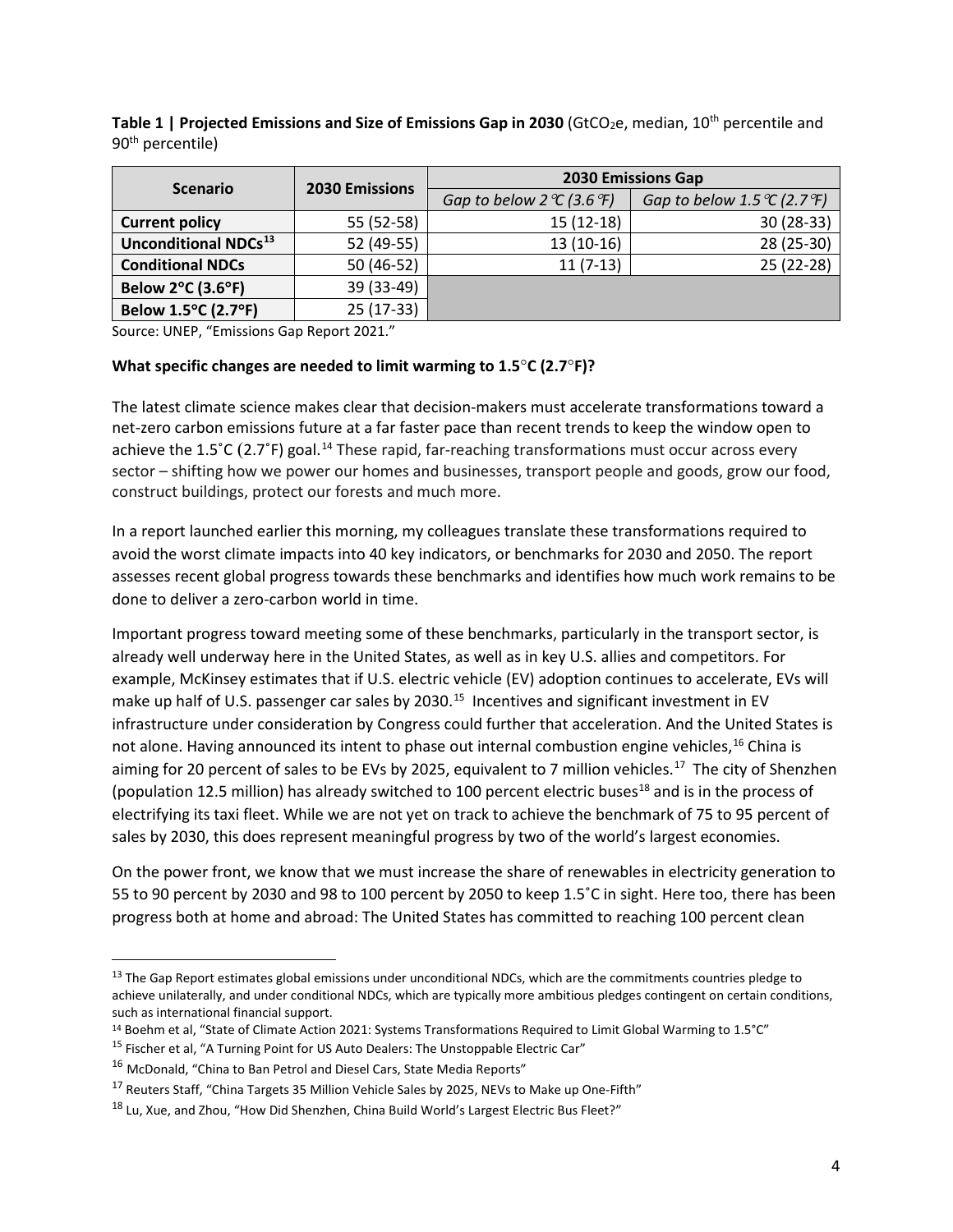electricity by 2035, installing 35 gigawatts of new renewable generating capacity in 2020 alone By the end of January 2021, the United States had 169 gigawatts of wind and solar capacity.<sup>19</sup> China, meanwhile, committed \$818 billion to renewable energy capacity from 2010-2019 — more than double the U.S. sum of \$392 billion.<sup>[20](#page-4-1)</sup> India is also pursuing an ambitious clean energy future, aiming to quintuple its renewable capacity to 450 gigawatts by 2030,  $21$  even as it endeavors to bring reliable electricity to 30 million people who do not yet have it.<sup>[22](#page-4-3)</sup>

But it is not enough only to invest more in clean technology – we must also eliminate emissions from dirty technologies and put a stop to the activities that cause climate change. For instance, to meet 2030 objectives, the world must phase out unabated coal electricity generation five times faster than current trends. Eliminating subsidies to fossil fuels would be a good place to start – the United States has committed nearly three times as much support to fossil fuels as to clean energy since the start of the COVID-19 pandemic.<sup>[23](#page-4-4)</sup> Likewise, we must also cut the rate of deforestation by 70 percent (relative to 2018), requiring a total U-turn in our current practices.

Ultimately, none of the 40 key indicators assessed in the new report are yet on track to reach their benchmarks (Figure 2). But as we look to change this picture, we are not starting from a standstill – 25 of the 40 indicators are already moving in the right direction, albeit too slowly. The right policies and investments in the United States can do a lot to accelerate progress.



# **Figure 2 | Progress toward 1.5˚C-aligned 2030 benchmarks**

Source: Systems Change Lab, "State of Climate Action 2021."

<span id="page-4-0"></span><sup>&</sup>lt;sup>19</sup> McLaughlin and Bird, "The U.S. Set a Record for Renewables in 2020, but More Is Needed"

<span id="page-4-1"></span><sup>&</sup>lt;sup>20</sup> Frankfurt School-UNEP Centre and BNEF, "Global Trends in Renewable Energy Investment 2020."

<span id="page-4-2"></span><sup>21</sup> "PM's Remarks at Climate Action Summit 2019 during 74th Session of UNGA," *Narendra Modi*

<span id="page-4-3"></span><sup>&</sup>lt;sup>22</sup> IEA, IRENA, UNSD, WB, and WHO, "Tracking SDG 7: The Energy Progress Report 2021."

<span id="page-4-4"></span><sup>&</sup>lt;sup>23</sup> Energy Policy Tracker, "United States"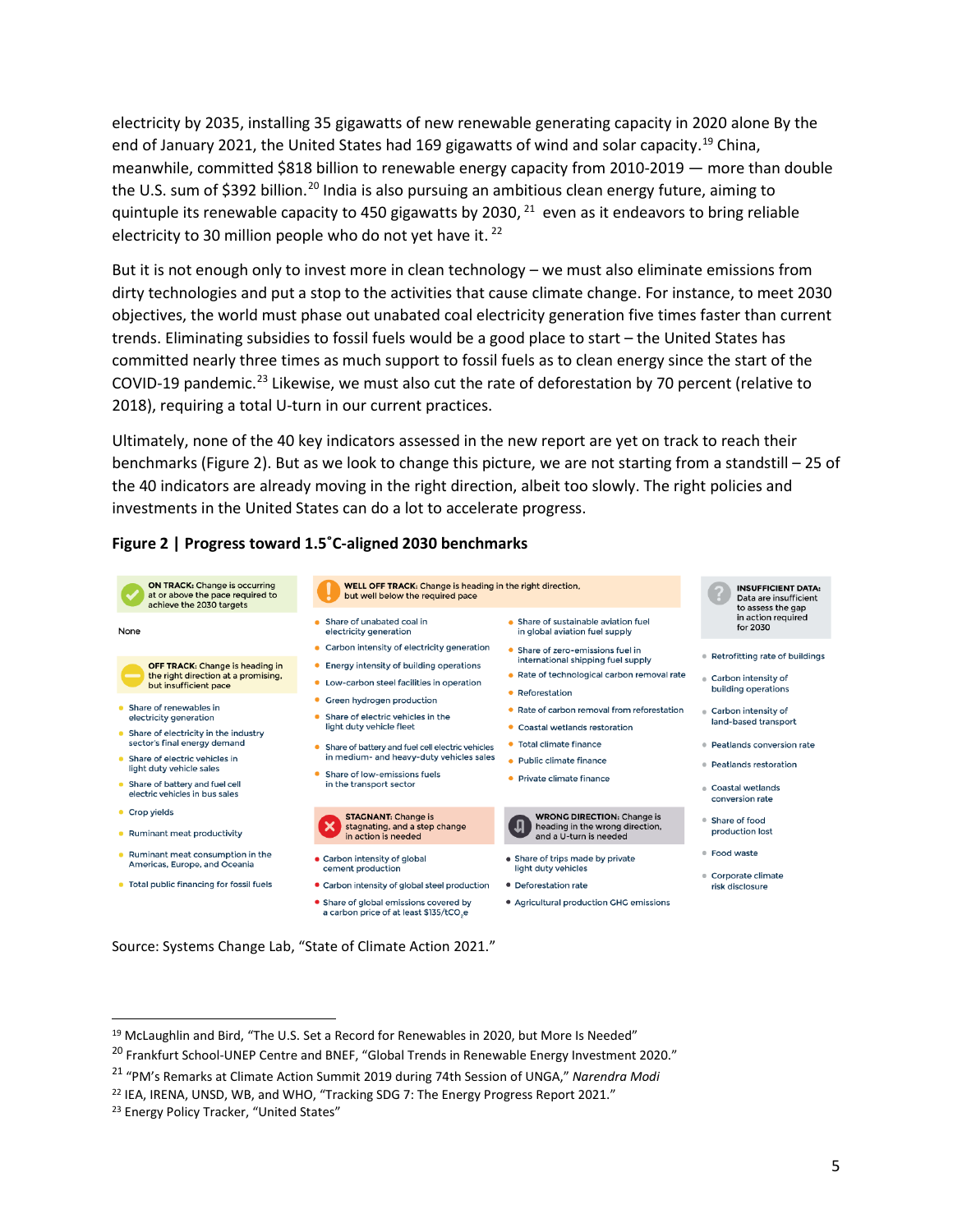The good news is that we have a clear understanding of the puzzle pieces that must be put together to catalyze and sustain the transformational change that is required. Indeed, for each of the 40 indicators assessed, the report also outlines the required shifts in supportive policies, innovations, strong institutions, leadership, and social norms that are needed to unlock further progress. To build and nurture these enabling environments, governments must work proactively alongside the private sector, civil society, and citizens to ensure that the necessary levers and drivers are in place.

We also know definitively that the economic and social co-benefits that will accompany these transformations are enormous. Indeed, transitioning to the economy that we know we need to close the emissions gap will greatly improve human health, create more jobs, boost growth and competitiveness, preserve biodiversity, and more.

# **The imperative of U.S. leadership**

As the world's largest economy, responsible for more cumulative carbon emissions than any other country,<sup>[24](#page-5-0)</sup> the United States has both the obligation and the ability not only to decarbonize its own economy, but also to influence other countries to do the same. The Biden Administration took a strong first step by committing the United States to reduce emissions by 50 to 52 percent from 2005 levels by 2030. This target is both ambitious and achievable, but it will not implement itself. There are three things that Congress can do to help.

First, Congress should pass ambitious legislation to cut greenhouse gas emissions and deliver on our pledge to halve emissions by 2030. The good news is that recent analysis by the University of Maryland, RMI, and WRI for America Is All In shows that an "all-in" policy package that leverages state and local leadership combined with ambitious federal action can cut U.S. emissions by 52 percent by 2030.<sup>[25](#page-5-1)</sup> Achieving these reductions would entail decarbonizing the electricity sector; electrifying and improving the efficiency of buildings, transport, and industry; and enhancing the carbon storage potential of forests, farms, and coastal wetlands. A similar analysis by the Rhodium Group found that an extensive, but non-exhaustive, set of policies could cut emissions by 45 to 51 percent.<sup>[26](#page-5-2)</sup> Key components of an ambitious climate package – like long-term and enhanced clean energy tax credits and investments in transportation electrification, natural climate solutions, the equitable deployment of low- and zeroemission technologies, the electric grid, efficient and climate smart buildings, and more – are included in legislation Congress is considering right now, with relevant provisions in the Infrastructure Investment and Jobs Act and the Build Back Better Act.

Second, Congress should position the United States to engage effectively in international climate diplomacy and play a strong role in driving the Paris Agreement forward. One important avenue is for Congress to build on its successful bipartisan efforts to maintain international funding for clean energy, forest protection, and resilience.<sup>[27](#page-5-3)</sup> Funding like this supports national security<sup>[28](#page-5-4)</sup> and can help U.S.

<span id="page-5-0"></span><sup>&</sup>lt;sup>24</sup> Warming is a function of cumulative carbon emissions. Since 1850, the United States has produced far more cumulative emissions than any other Party to the Paris Agreement – 55 percent more than the European Union, and nearly twice as much as China (ClimateWatch 2021). This means that the United States bears proportionately more responsibility for warming to date.

<span id="page-5-1"></span><sup>&</sup>lt;sup>25</sup> Kennedy et al, "Blueprint 2030: An All-In Climate Strategy for Faster, More Durable Emissions Reduction"

<span id="page-5-2"></span><sup>&</sup>lt;sup>26</sup> Larsen et al, "Pathways to Paris: A Policy Assessment of the 2030 US Climate Target"

<span id="page-5-3"></span><sup>&</sup>lt;sup>27</sup> Thwaites, "4 Climate Finance Priorities for the Biden Administration"

<span id="page-5-4"></span><sup>&</sup>lt;sup>28</sup> Thwaites, "US Climate Finance: A Great Deal for the Nation and the World"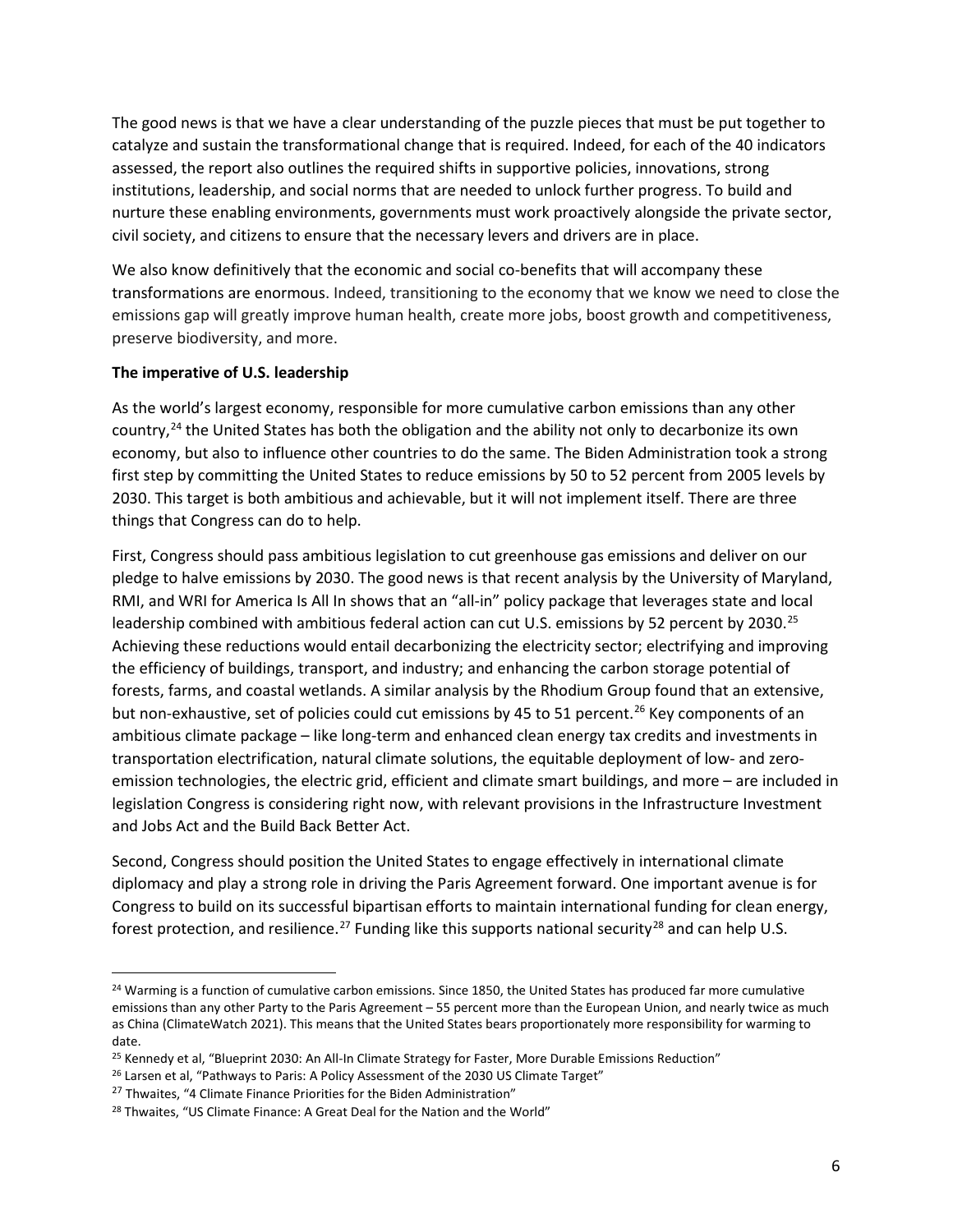businesses<sup>29</sup> to benefit from an estimated \$23 trillion in low-carbon investment opportunities in emerging markets,<sup>[30](#page-6-1)</sup> in addition to ensuring that the United States fulfills longstanding international commitments. The Biden Administration has committed to provide \$11.4 billion a year by 2024 in public finance to developing countries to support climate action,  $31$  and Congress should appropriate funding to help deliver on that commitment and ideally go beyond it. Even with the new pledge, the United States still lags its peers: European Union countries are already delivering more than double the amount of international climate finance as the United States has pledged to provide by 2024, even with a combined economy three-quarters the size.<sup>[32](#page-6-3)</sup> Such funding is a strategic investment that pays dividends by reducing the severity and costs of climate impacts at home and abroad.

Finally, while ambitious near-term actions are possible with existing technologies, further innovation in clean technology can broaden our options for ultimately driving net global emissions down to zero, which we must achieve around mid-century to limit warming to 1.5°C (2.7°F). Innovation can also reduce costs and improve the competitiveness of U.S. businesses. Therefore, Congress should ramp up research and development funding across the power, transport, buildings, industry, and land sectors, as well as technology-based carbon removal.<sup>[33](#page-6-4)</sup> Investments in these priorities are also a part of the Infrastructure and Build Back Better legislation currently moving through Congress, which include important provisions on direct air capture, industrial decarbonization, clean hydrogen, addressing aviation emissions, and research and development.

The U.S. economy will benefit from bold climate action. Many studies have found that strong U.S. climate action is consistent with long-term economic growth and a healthy job market.<sup>[34](#page-6-5)</sup> Forty-one U.S. States grew their economies while reducing energy-related CO<sub>2</sub> emissions from 2005-2017. This includes states in all parts of the country, including Maryland and Maine in the Northeast, Alabama and Georgia in the South, Indiana and Ohio in the Midwest, and Alaska and Nevada in the West. [35](#page-6-6) In 2020, renewable electricity employed 517,000 Americans and an additional 2.1 million Americans worked in energy efficiency jobs.<sup>[36](#page-6-7)</sup> Renewable energy, energy efficiency, and ecosystem restoration create multiple times as many jobs as the fossil fuel sector per each \$1 million invested in the United States.<sup>[37](#page-6-8)</sup> Other lowcarbon sectors are job creators, too. For example, investments in public transit, walking, and cycling create more jobs than investments in highways. New renewable energy power is increasingly cheaper than existing fossil fuels. Eighty-six percent of U.S. coal-fired power plants in 2021 are more expensive to keep operating than it would be to build new renewables,<sup>[38](#page-6-9)</sup> and even nearly a third of U.S. gas-fired power plants units are lossmaking.<sup>[39](#page-6-10)</sup> High fuel prices mean even more may become uneconomical.

- <span id="page-6-4"></span>33 Mulligan, Amador, and Deich, "Wanted: \$325 Million for Federal R&D to Jumpstart Carbon Removal"
- <span id="page-6-5"></span><sup>34</sup> Saha and Jaeger, "America's New Climate Economy: A Comprehensive Guide to the Economic
- Benefits of Climate Policy in the United States"

<span id="page-6-0"></span><sup>&</sup>lt;sup>29</sup> U.S. business can benefit from, and contribute to, climate action, but their political actions and the actions of their trade associations does not always reflect this reality. Meyer and Menninger, "6 Ways to Prevent Greenwashing and Risks from Trade Associations"

<span id="page-6-1"></span><sup>&</sup>lt;sup>30</sup> IFC, "Climate Investment Opportunities in Emerging Markets: An IFC Analysis."

<span id="page-6-2"></span><sup>&</sup>lt;sup>31</sup> Mountford, "STATEMENT: US Announces New Finance Pledge for Developing Country Climate Action"

<span id="page-6-3"></span> $32 \text{ } \text{\&} 21.9$  billion (\$25.4 billion) in 2019. Council of the EU and European Council, "Climate Finance: EU and Member States' Contributions Continued to Increase in 2019"

<span id="page-6-6"></span><sup>35</sup> Saha and Jaeger, "Ranking 41 US States Decoupling Emissions and GDP Growth"

<span id="page-6-7"></span><sup>36</sup> DOE, NASEO, EFI, and BW, "United States Energy & Employment Report 2021"

<span id="page-6-8"></span><sup>&</sup>lt;sup>37</sup> Jaeger et al, "The Green Jobs Advantage: How Climate-Friendly Investments Are Better Job Creators"

<span id="page-6-10"></span><span id="page-6-9"></span><sup>&</sup>lt;sup>38</sup> Ray et al, "Do Not Revive Coal: Planned Asia Coal Plants a Danger to Paris" <sup>39</sup> Sims et al, "Put Gas on Standby."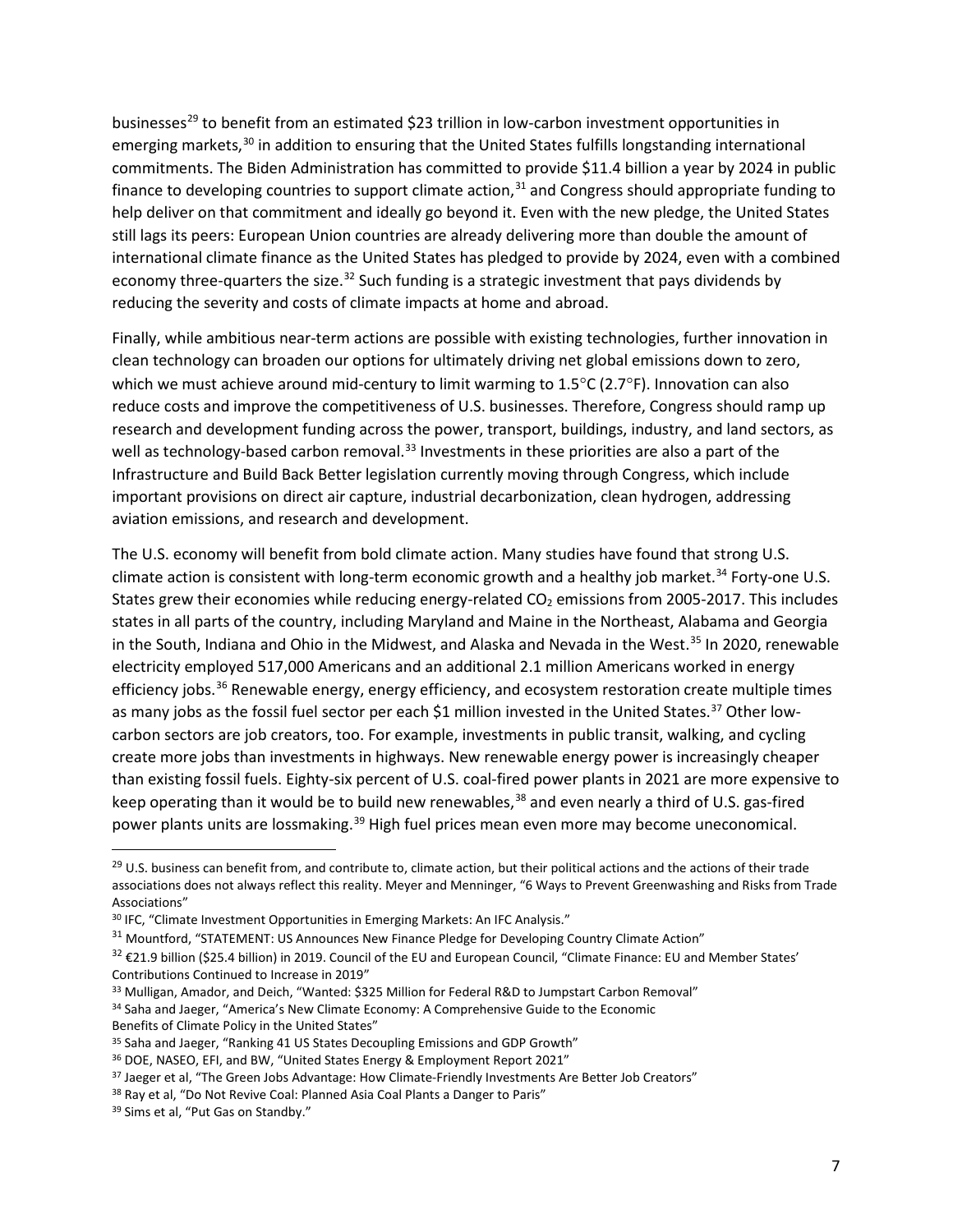Further, through intentional policy design and targeted investments, benefits of climate action can contribute to an equitable clean energy transition that builds prosperity across society, by guiding funding to communities that are historically and currently marginalized, discriminated against, or disadvantaged. This is already a priority being implemented by President Biden's administration through the Justice40 Initiative and their commitment to 40 percent of the overall benefits from federal climate investments flowing to disadvantaged communities.[40](#page-7-0)

#### **Conclusion**

Congress has a once-in-a-generation opportunity to start delivering on these needs now, by realizing the Biden Administration's Build Back Better Agenda and passing into law both the climate-smart spending in the Infrastructure Investment and Jobs Act and the essential climate investments under consideration in the Build Back Better Act. Further, establishing a well-designed carbon price could drive additional, long-term emissions reductions economy-wide and demonstrate the U.S. commitment to climate action. A range of policies, as well as legislative and administrative levers, can drive both domestic emissions reductions and international ambition. Ultimately, the legislation will be assessed not based on the specific policy instruments it deploys, but on the extent to which it places the country firmly on a just and equitable track to meet its climate targets.

#### **Sources**

- Boehm, S., K. Lebling, K. Levin, H. Fekete, J. Jaeger, R. Waite, A. Nilsson, J. Thwaites, R. Wilson, A. Geiges, C. Schumer, M. Dennis, K. Ross, S. Castellanos, R. Shrestha, N. Singh, M. Weiss, L. Lazer, L. Jeffery, L. Freehafer, E. Gray, L. Zhou, M. Gidden, and M. Gavin. "State of Climate Action 2021: Systems Transformations Required to Limit Global Warming to 1.5°C." Washington, DC: *World Resources Institute*, 2021. [https://www.wri.org/research/state-climate-action-2021.](https://www.wri.org/research/state-climate-action-2021)
- Climate Watch. "2020 NDC Enhancements Tracker." *World Resources Institute*. Accessed October 25, 2021. [https://www.climatewatchdata.org/2020-ndc-tracker.](https://www.climatewatchdata.org/2020-ndc-tracker)
- Climate Watch. "Historical GHG Emissions." *World Resources Institute*. Accessed October 25, 2021. [https://www.climatewatchdata.org/ghg-emissions.](https://www.climatewatchdata.org/ghg-emissions)
- Climate Watch. "Net-Zero Tracker." *World Resources Institute*. Accessed October 25, 2021. [https://www.climatewatchdata.org/net-zero-tracker.](https://www.climatewatchdata.org/net-zero-tracker)
- Council of the EU and European Council. "Climate Finance: EU and Member States' Contributions Continued to Increase in 2019." 2020. *Council of the EU and European Council*. [https://www.consilium.europa.eu/en/press/press-releases/2020/10/29/climate-finance-eu-and-member](https://www.consilium.europa.eu/en/press/press-releases/2020/10/29/climate-finance-eu-and-member-states-contributions-continued-to-increase-in-2019/)[states-contributions-continued-to-increase-in-2019/.](https://www.consilium.europa.eu/en/press/press-releases/2020/10/29/climate-finance-eu-and-member-states-contributions-continued-to-increase-in-2019/)
- DOE, NASEO, EFI, and BW (U.S. Department of Energy, National Association of State Energy Officials, Energy Futures Initiative, and BW Research Partnership, Inc). "United States Energy & Employment Report 2021." *U.S. Department of Energy*, 2021. [https://www.energy.gov/us-energy-employment-jobs-report-useer.](https://www.energy.gov/us-energy-employment-jobs-report-useer)
- Energy Policy Tracker. "United States." *International Institute for Sustainable Development*. Accessed October 25, 2021. [https://www.energypolicytracker.org/country/united-states/.](https://www.energypolicytracker.org/country/united-states/)
- Eskander, Shaikh M. S. U., and Sam Fankhauser. "Reduction in Greenhouse Gas Emissions from National Climate Legislation." *Nature Climate Change* 10, no. 8 (August 2020): 750–56[. https://doi.org/10.1038/s41558-](https://doi.org/10.1038/s41558-020-0831-z) [020-0831-z.](https://doi.org/10.1038/s41558-020-0831-z)
- Fischer, Maximilian, Nicolaas Kramer, Inga Maurer, and Rachel Mickelson. "A Turning Point for US Auto

<span id="page-7-0"></span><sup>&</sup>lt;sup>40</sup> The White House, "Executive Order on Tackling the Climate Crisis at Home and Abroad"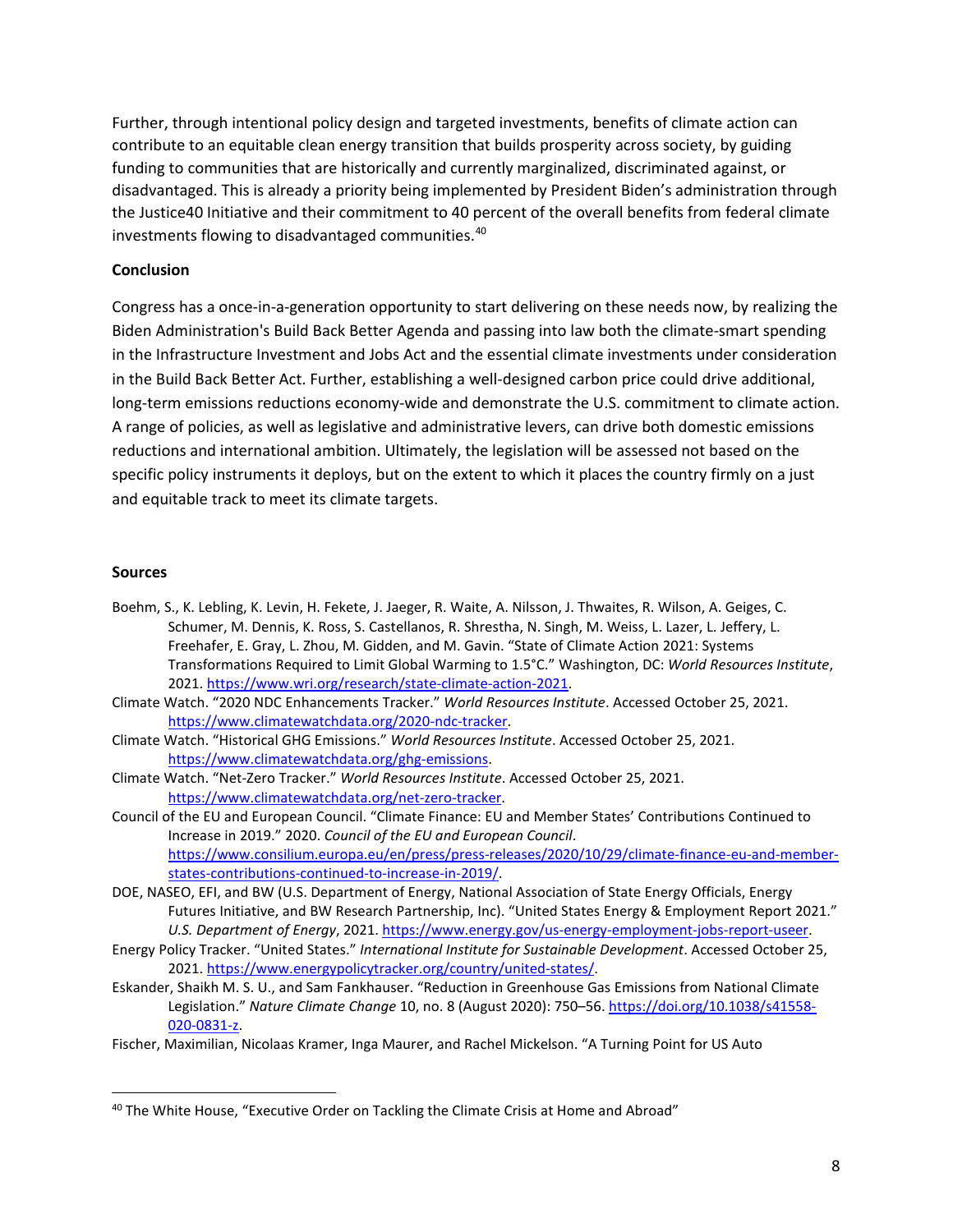Dealers: The Unstoppable Electric Car." *McKinsey & Company*, 2021.

[https://www.mckinsey.com/industries/automotive-and-assembly/our-insights/a-turning-point-for-us](https://www.mckinsey.com/industries/automotive-and-assembly/our-insights/a-turning-point-for-us-auto-dealers-the-unstoppable-electric-car)[auto-dealers-the-unstoppable-electric-car.](https://www.mckinsey.com/industries/automotive-and-assembly/our-insights/a-turning-point-for-us-auto-dealers-the-unstoppable-electric-car)

- Frankfurt School-UNEP Centre and BNEF (Bloomberg New Energy Finance). "Global Trends in Renewable Energy Investment 2020." Frankfurt: *Frankfurt School-UNEP Centre*, 2020[. https://www.fs-unep](https://www.fs-unep-centre.org/global-trends-in-renewable-energy-investment-2020/)[centre.org/global-trends-in-renewable-energy-investment-2020/.](https://www.fs-unep-centre.org/global-trends-in-renewable-energy-investment-2020/)
- Hsiang, Solomon, Robert Kopp, Amir Jina, James Rising, Michael Delgado, Shashank Mohan, D. J. Rasmussen, et al. "Estimating Economic Damage from Climate Change in the United States." *Science* 356, no. 6345 (June 30, 2017): 1362–69[. https://doi.org/10.1126/science.aal4369.](https://doi.org/10.1126/science.aal4369)
- IEA, IRENA, UNSD, WB, and WHO (International Energy Agency, International Renewable Energy Agency, United Nations Statistics Division, World Bank, World Health Organization). "Tracking SDG 7: The Energy Progress Report 2021." Washington, DC: *World Bank*, 2021. [https://www.irena.org/publications/2021/Jun/Tracking-SDG-7-2021.](https://www.irena.org/publications/2021/Jun/Tracking-SDG-7-2021)
- IFC (International Finance Corporation). "Climate Investment Opportunities in Emerging Markets: An IFC Analysis." Washington, DC: *International Finance Corporation*, 2016. [https://www.ifc.org/wps/wcm/connect/59260145-ec2e-40de-97e6-3aa78b82b3c9/3503-IFC-](https://www.ifc.org/wps/wcm/connect/59260145-ec2e-40de-97e6-3aa78b82b3c9/3503-IFC-Climate_Investment_Opportunity-Report-Dec-FINAL.pdf?MOD=AJPERES&CVID=lBLd6Xq)[Climate\\_Investment\\_Opportunity-Report-Dec-FINAL.pdf?MOD=AJPERES&CVID=lBLd6Xq.](https://www.ifc.org/wps/wcm/connect/59260145-ec2e-40de-97e6-3aa78b82b3c9/3503-IFC-Climate_Investment_Opportunity-Report-Dec-FINAL.pdf?MOD=AJPERES&CVID=lBLd6Xq)
- Jaeger, Joel, Ginette Walls, Ella Clarke, Juan-Carlos Altamirano, Arya Harsono, Helen Mountford, Sharan Burrow, Samantha Smith, and Alison Tate. "The Green Jobs Advantage: How Climate-Friendly Investments Are Better Job Creators." *World Resources Institute*, 2021. [https://www.wri.org/research/green-jobs](https://www.wri.org/research/green-jobs-advantage-how-climate-friendly-investments-are-better-job-creators)[advantage-how-climate-friendly-investments-are-better-job-creators.](https://www.wri.org/research/green-jobs-advantage-how-climate-friendly-investments-are-better-job-creators)
- Kennedy, K., W. Jaglom, N. Hultman, E. Bridgwater, R. Mendell, H. Leslie-Bole, L. Rowland, E. McGlynn, T. Massey-Green, T. Cyrs, L. Clarke, H. McJeon, A. Zhao, J. O'Neill, R. Gasper, J. Feldmann, K. O'Keefe, S. Kennedy, J. Zhao, and H. Kazanecki. "Blueprint 2030: An All-In Climate Strategy for Faster, More Durable Emissions Reductions." *America Is All In*, 2021[. https://www.americaisallin.com/blueprint-2030.](https://www.americaisallin.com/blueprint-2030)
- Larsen, John, Ben King, Emily Wimberger, Hannah Pitt, Hannah Kolus, Alfredo Rivera, Naveen Dasari, Claire Jahns, Kate Larsen, and Whitney Herndon. "Pathways to Paris: A Policy Assessment of the 2030 US Climate Target." *Rhodium Group*, 2021[. https://rhg.com/research/us-climate-policy-2030/.](https://rhg.com/research/us-climate-policy-2030/)
- Lu, Lu, Lulu Xue, and Weimin Zhou. "How Did Shenzhen, China Build World's Largest Electric Bus Fleet?" *World Resources Institute*, 2018. [https://www.wri.org/insights/how-did-shenzhen-china-build-worlds-largest](https://www.wri.org/insights/how-did-shenzhen-china-build-worlds-largest-electric-bus-fleet)[electric-bus-fleet.](https://www.wri.org/insights/how-did-shenzhen-china-build-worlds-largest-electric-bus-fleet)
- McDonald, J. "China to Ban Petrol and Diesel Cars, State Media Reports." *The Independent*, 2017. https://www.independent.co.uk/news/world/asia/china-petrol-diesel-car-ban-gasoline-production-saleselectric-cabinet-official-state-media-a7938726.html.
- McLaughlin, Katrina, and Lori Bird. "The US Set a Record for Renewables in 2020, but More Is Needed," *World Resources Institute*, 2021. [https://www.wri.org/insights/renewable-energy-2020-record-us.](https://www.wri.org/insights/renewable-energy-2020-record-us)
- Meyer, Amy, and Leo Menninger. "6 Ways to Prevent Greenwashing and Risks from Trade Associations." *World Resources Institute*, 2021. https://www.wri.org/insights/how-businesses-mitigate-risk-greenwashingtrade-associations-us.
- Mountford, Helen. "STATEMENT: US Announces New Finance Pledge for Developing Country Climate Action." *World Resources Institute*, 2021[. https://www.wri.org/news/statement-us-announces-new-finance](https://www.wri.org/news/statement-us-announces-new-finance-pledge-developing-country-climate-action)[pledge-developing-country-climate-action.](https://www.wri.org/news/statement-us-announces-new-finance-pledge-developing-country-climate-action)
- Mulligan, James, Giana Amador, and Noah Deich. 2018. "Wanted: \$325 Million for Federal R&D to Jumpstart Carbon Removal." *World Resources Institute*[. https://www.wri.org/insights/wanted-325-million-federal](https://www.wri.org/insights/wanted-325-million-federal-rd-jumpstart-carbon-removal)[rd-jumpstart-carbon-removal.](https://www.wri.org/insights/wanted-325-million-federal-rd-jumpstart-carbon-removal)
- "PM's Remarks at Climate Action Summit 2019 during 74th Session of UNGA." *Narendra Modi*, 2019. [https://www.narendramodi.in/pm-modi-s-remarks-at-summit-on-climate-change-546575.](https://www.narendramodi.in/pm-modi-s-remarks-at-summit-on-climate-change-546575)
- Ray, Lee, Catharina Hillenbrand von der Neyen, Durand D'souza, Valeria Ehrenheim, Lily Chau, Nicolás Gonzalez, Lorenzo Sani, and Aurore Le Galiot. "Do Not Revive Coal: Planned Asia Coal Plants a Danger to Paris." *Carbon Tracker*, 2021[. https://carbontracker.org/reports/do-not-revive-coal/.](https://carbontracker.org/reports/do-not-revive-coal/)
- Reidmiller, David R., Christopher W. Avery, David R. Easterling, Kenneth E. Kunkel, Kristin L.M. Lewis, Thomas K.